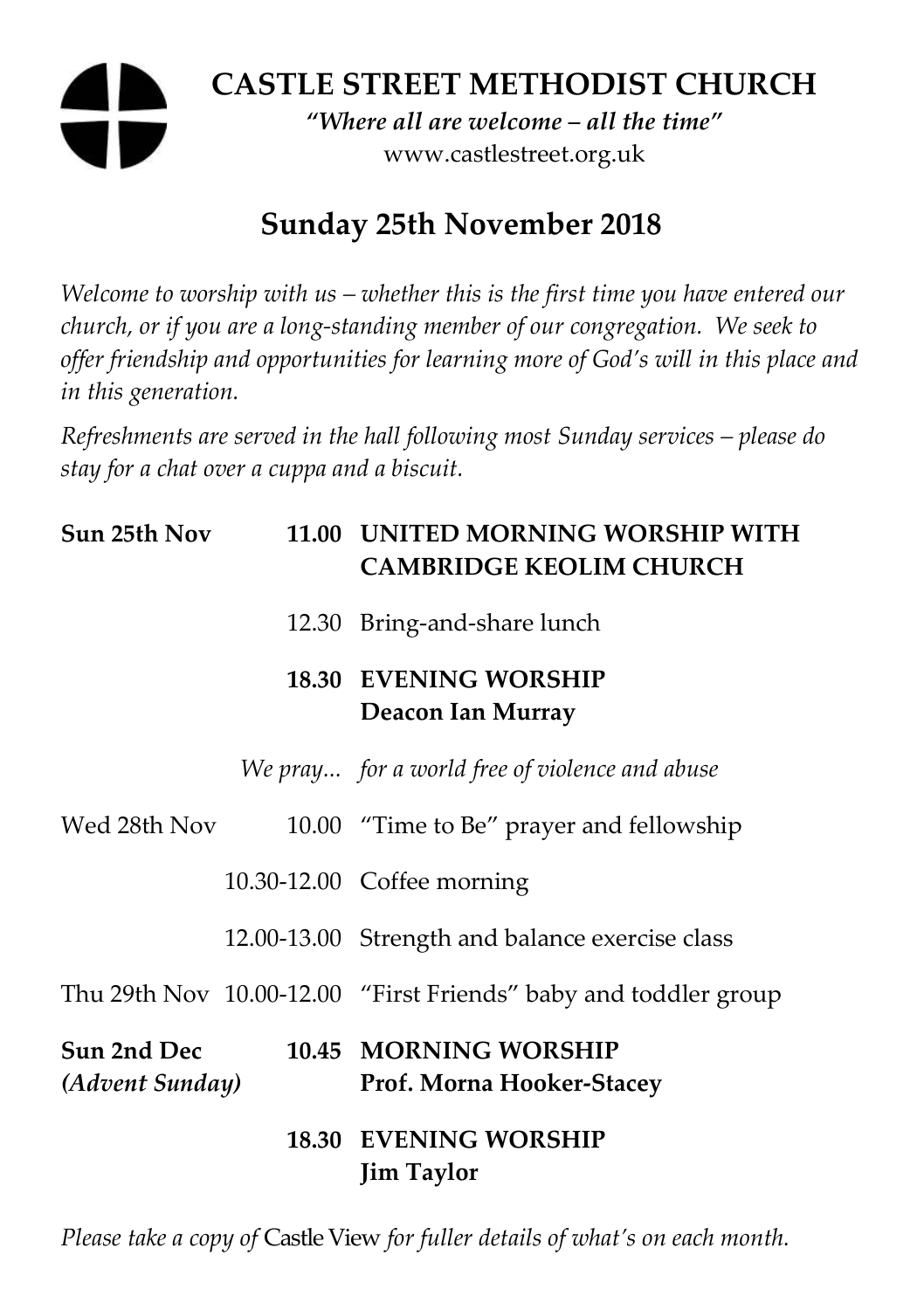## **Bible readings for today's services**

11.00am 6.30pm Ecclesiastes 4: 9-12 *(page 568)* Psalm 138: 1-5 *(page 534)* 1 Corinthians 12: 14-21 *(page 165)* Colossians 3: 12-17 *(page 191)* 

Luke 17: 11-19 *(page 77)* 

+\*\*\*\*\*\*\*

#### **Lunch today**

After this morning's united service with Cambridge Yeolim Church, tea and coffee will be served as usual – but it will be brought into the church so that the hall can be set up for lunch. We hope folk will then stay to continue fellowship over lunch, where there will be a variety of different types of food, including English and Korean (the latter proved popular among the Castle Street members last year!). But don't worry if you haven't brought anything to share, as there is always plenty to go round.

+\*\*\*\*\*\*\*

### **"Table Talk"**

This coming Wednesday should have been the last Table Talk of this term, but, due to several of those who come along being elsewhere, it has been cancelled. Table Talk will restart after term has begun in January (watch for the announcement), probably on Tuesday evenings (because we host CCHP on Wednesdays during December, January, February and March).

+\*+\*\*\*\*\*

## **Come and Sing for Christian Aid in Cambridge – next Saturday**

Following last year's success, local Christian Aid supporters are repeating their Carol Singing Event in the Grand Arcade – next Saturday afternoon (1st December) from 1.30pm until 3.30pm. Whether you enjoy singing or could just chat to people about the work of Christian Aid, you would be very welcome. For more information, please contact Pamela Richardson at Christian Aid (e-mail: prichardson *at* christian-aid *dot* org) or Frances Klein (telephone number on printed notice sheet).

+\*\*\*\*\*\*\*

### **Church at Castle Carol Singing at Eddington – Tue 11th Dec**

Meet at 6pm outside the Traveller's Rest (Beefeater) on Huntingdon Road to sing around the Christmas tree in the main square in Eddington.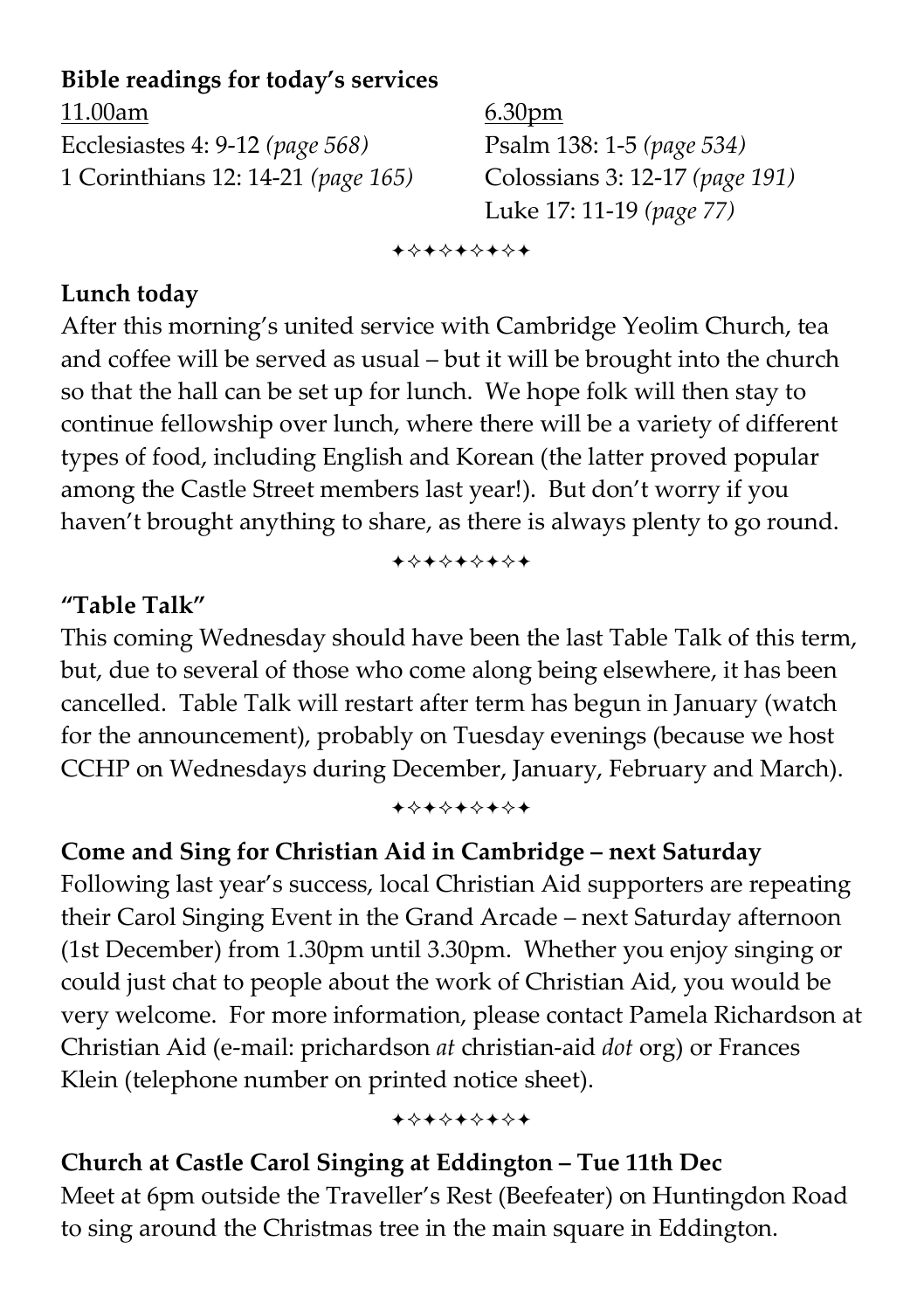## **A Cracking Christmas Quiz Night, Sat 8th Dec at Castle Street**

A date for your diary – on Saturday 8th December (two weeks' time) we shall be hosting a family-friendly quiz night with prizes to be won, food to enjoy together, fun to be had, and also raising money for a worthy cause. Full details to follow, but if you'd like to help in any way, please speak to Kirk (e-mail: kzirk1989 *at* icloud *dot* com).

+\*\*\*\*\*\*\*

#### **St. Giles' Christmas Tree Festival and associated events**

The annual Christmas Tree Festival at St. Giles' Church begins next weekend. The grand opening by Cllr. Jamie Dalzell takes place at 6pm on Friday (30th November), when the trees and their decorators will be blessed. There will be music by Quadriga, plus mulled wine, soft drinks and mince pies. The Christmas tree festival then continues until Sunday 9th December, with the church open from 10.30am to 4pm on weekdays and Saturday 8th December.

On Saturday 1st December there will be a Christmas Mini-market, starting at 11am and going through until 4.30pm, while there is also a Scandinavian Advent Wreath Binding workshop from 2pm to 4.30pm (cost £12 per wreath, plus £2 for candlesticks, with profits going to the Namuncha Schools Project in Kenya). The Advent Carol Service takes place on Sunday 2nd December at 3pm – a choral service with congregational carols and a programme of pieces performed by Cantores. Then on Thursday 6th December you can enjoy "Tea among the trees" between 2pm and 4pm. The finale is a Christingle service on Saturday 8th December, starting at 2pm and followed by a children's Christmas party with a visit from Father Christmas.

+\*+\*\*\*\*\*

#### **Orwell Christmas Tree Festival, Sat 8th and Sun 9th Dec**

The eighteenth Christmas Tree Festival at Orwell Methodist Church takes place on Saturday 8th and Sunday 9th December, with the church open from 12 noon until 6pm on the Saturday and from 2.30pm until 6pm on the Sunday. On the Sunday there will also be carol singing and mince pies round the fire from 4pm. There will also be a cake and gift stall, and soup, rolls, toasted sandwiches and drinks.